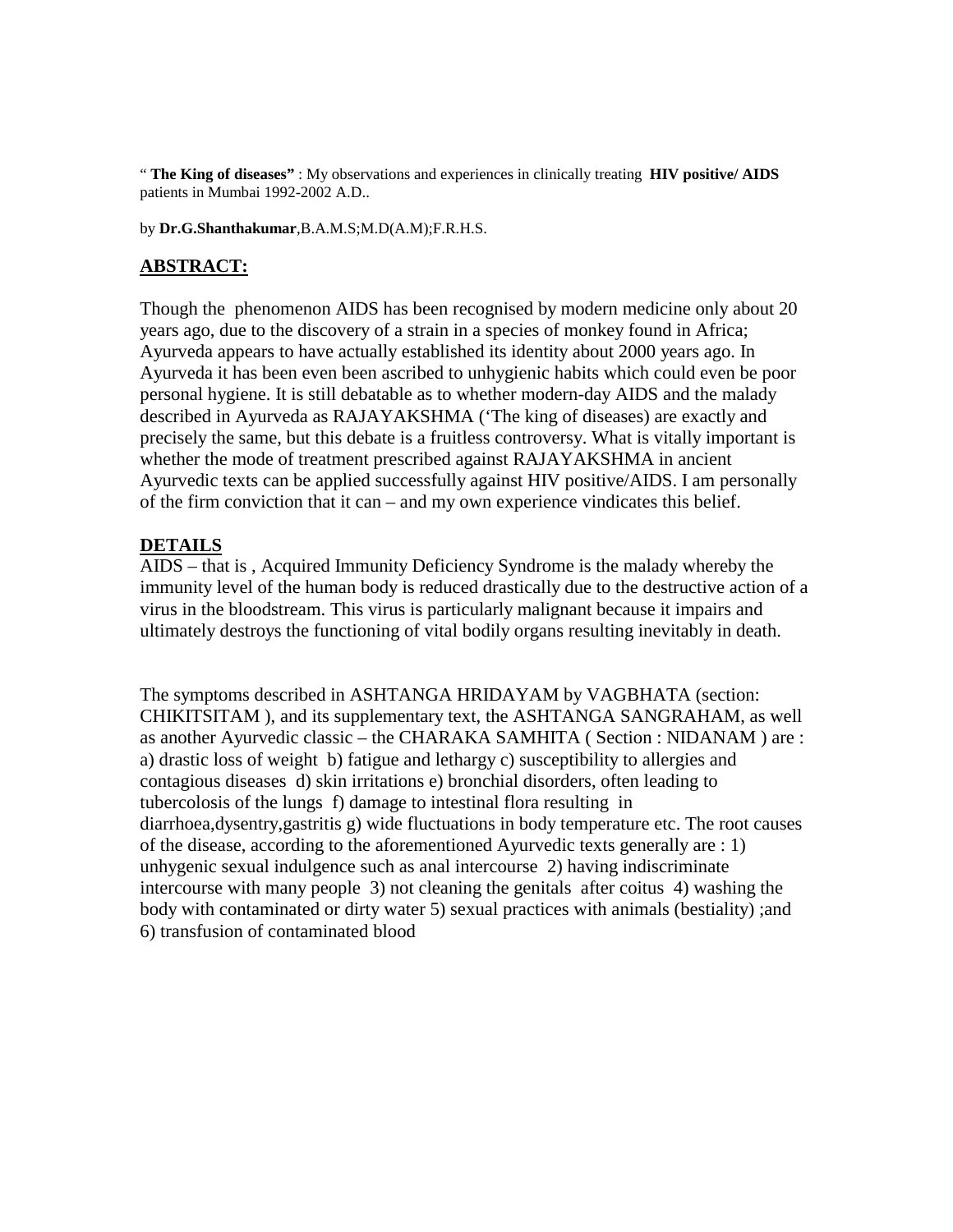**THE MODE OF TREATMENT** : Initially, the patient has to be given tonics and rejuvenators (RASAYANAMS) to upgrade the immunity level, and subsequently specific medicines to actually counter the virus have to be administered. AJAMAMSA RASAYANAM (prepared with cow's milk ghee and extract of goat's meat ) along with INDUKANTHAM GHRITHAM are to be given for strengthening the system and stimulating appetite. Later, RASASINDOOR (prepared with purified mercury ) along with a batch of medicines which impart strength to the patient are applied. If this is done for six months (depending on the severity of the case and its associated parameters ) success is usually the result . However, the sort of success to be achieved may be qualified by the possibility that the virus has not been completely destroyed or eradicated, but simply rendered ineffective. The virus may continue to lurk in the body, but is unable to do further damage because of enhancement of the immunity level, and strengthening of the internal organs. A situation of peaceful co-existence may be achieved, and this may actually last for the remainder of the life span of the individual.

Once the patient begins to show signs of recovery, SHODHANA (elemination) techniques may be applied to discard the vitiated toxins from the body (detoxification ) through enema, purgation, emesis, etc. The medicines given at this stage to the patient should not be hard or hot or drastic. They should be soft, ghee based,ecofriendly so that the patient may comfortably withstand the effect of the medicines. Once the general immunity system has improved, the blood should be sought to be purified with medicines which have a cooling effect on the body. After considerable purification of blood, the patient should be put on a diet which is strengthening , and non-vegetarian food items are recommended. Spicy, oily and acidic food should be avoided, but ghee preparations and soups are recommended. The medicines which raise the immunity level should also be capable of increasing the digestion metabolism, and strengthening the intestinal movements. Only then would the overall constitution be benefited, and this benefit would reach all parts of the body. When non-vegetarian food is taken by the patient,a little alcohol is recommended as ANUPANA (carrier) to aid the digestion process, and also help remove the blocks in the blood vessels, i.e.SROTHORODHAM.

Bath should be taken twice or three times daily with cold water, and after bath sandalwood paste should be applied on the body. This keeps the body and blood cool, and sandalwood penetrates into the follicles and purifies. It is also advisable to take such a bath after vigorous exercise, such as jogging or running so that the blood is warmed up, and some impurities/toxins are secreted through perspiration. Heated blood can also weaken, and even destroy, the virus in certain cases e.g. we have the experience of the athlete Ben Johnson who acquired HIV. If the patient is very weak, and incapable of exercising or running,then steaming, i.e. SWEDANAM is recommended.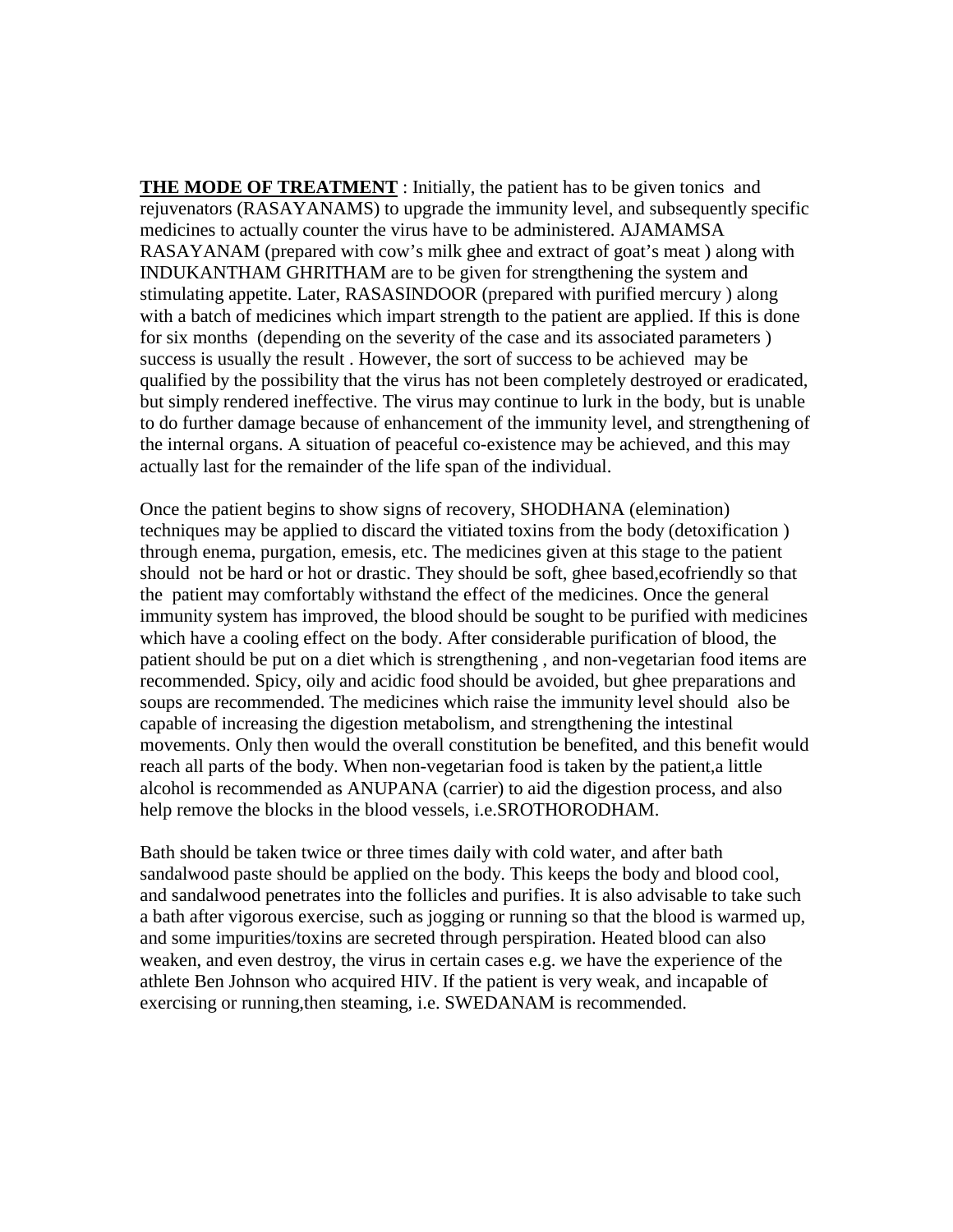**CASE HISTORY** : About eight years ago, a male AIDS patient came to me – he was around 35 years old, married with two children, and economically poorly –off ,being a water motor operator in Bombay Municipal Corporation. I applied the Ayurvedic therapy in my own way, keeping his symptoms in mind. He used to collapse with high temperature and shivering all over about once a week,though he did not harbour malarial parasites. After one month's treatment, the fever and shivering subsided, and after three months his weight increased from 43kgs To 48kgs He wanted me to do a lab.report on his status,but Iasked him to wait for another six months. He continued with my course of treatment conscientiously, and was most regular in taking all the medicines and on time. After a total of ten month's treatment  $(1+3+6)$ , we did a test on him and the result was negative.

This was my first AIDS patient, and since I was successful I became confident about taking up more cases. Through my first patient, two others came to me and I was equally successful with both of them. Later, an allopathic practitioner who runs a clinic at Bombay , happened to call me to discuss my line of treatment ,after coming to know of my work through one of my former AIDS patients. This doctor asked me to attend his clinic is located in proximity to the so-called "red light area", had the opportunity to attend to several sex workers, and men who had sexual contact with them.

## **OTHER CASE HISTORIES**

27.04.2001 Rohit Maheswari 2604 40 yrs Puse 104.BP 112/74 HIV detected 2 ½ yrs ago.Underwent anti coch's treatment.Herpis Maj.on penis. Recurrent fever upto 103.Wt.from70 kgs.to 53kgs.Hyper acidity.Depression. Anaemea, 9.4 hb ESR.108.

MahaTiktakam ghritam + Lohabhasmam 101 Gulkand Alfalfa seeds 2 months.

The fever subsided, acidity subsided; also the symptoms of Herpis. Hb: 10.2, ESR: 80

Amritha prasha ghritam + pravala bhasmam Ajamamsa Rs + rasasindoor Alfalfa seeds

Now the patient is healthier.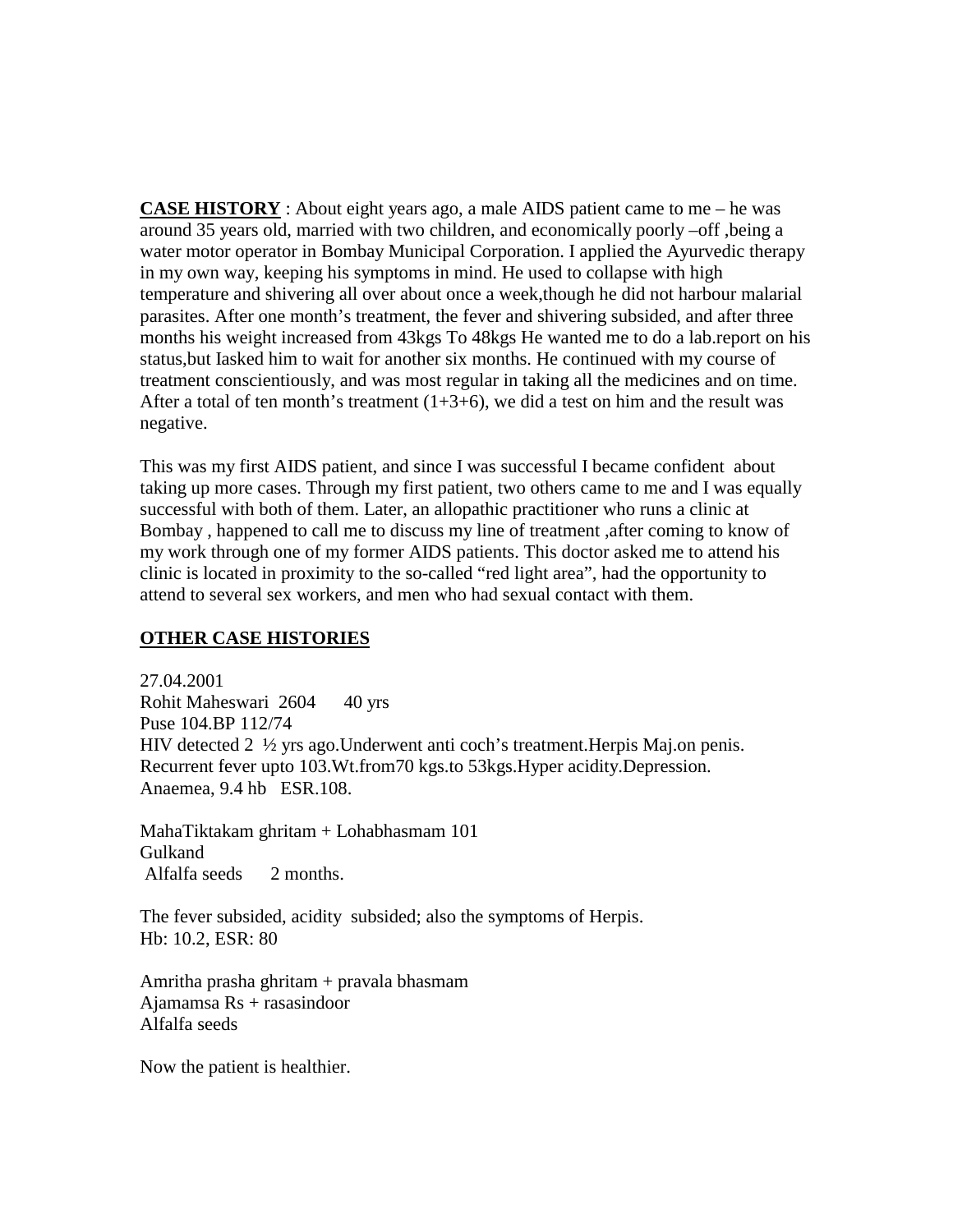19.09.2001 Mrs.Khatija Farooq 2956 52 yrs.

Hb-7.10;40 kgs. Bp.86/54.Pulse 104. CD 4:134.ESR 140.HIV+

Treatment: Dimis tabs. Allian syrup. Awla honey+Rasasindoor.

After 1 month BP.104/70;38kgs,9.4 hb;142 ESR. Nagabala sarpis + rasasindoor. Dimis tabs. Ajamamsa Rasayanam + Pushyanugam churnam

After 1 month ESR 68, Calcification fibroid in the lungs. Dimis, Rasa sindoor + Vidaryadi leham For I month.

Report: Sputum Culture : Smear shows pus cells, epithelial cells, plenty of gram positive lanceolate diplococci & a few gram negative bacilli.

ESR : 78 CHEST : PA TELERADIOGRAM

Fibrotic lesion noted in right upper zone with calcification in left lower zone. No evidence of an active parenchymal lesion is noted in rest of the lung fields. Parenchymal markings appear markedly accentuated generally. No evidence of pleural effusion or lymphnode enlargement is seen in the chest. Heart and aorta appear normal.

Findings are suggestive of old Koch's lesion with possible intersttial lung diseases.

The treatment continued for 6 months in the same pattern, and patient is improving well.

24.11.2001 Mrs.Himanchal Sharma 3195. 56yrs.Wt 35 kgs. HIV+ CD4 48 -(290-2600),CD8-1047 (190-2120) Alk.phosphate-985(H). HB-7.8,RBC-2.42, ESR-110

Treatment given for 6 months: Allian syrup, Dimis tablets, Spirulina powder, Nirocil tablets

After 6 months: Wt: 39 kgs. CD 4 – 142 , CD8 – 1020, HB: 9.1; RBC: 2.94, ESR: 76 TREATMENT IS BEING CONTINUED, WITH SLOW FURTHER IMPROVEMENTS IN THE PATIENT.